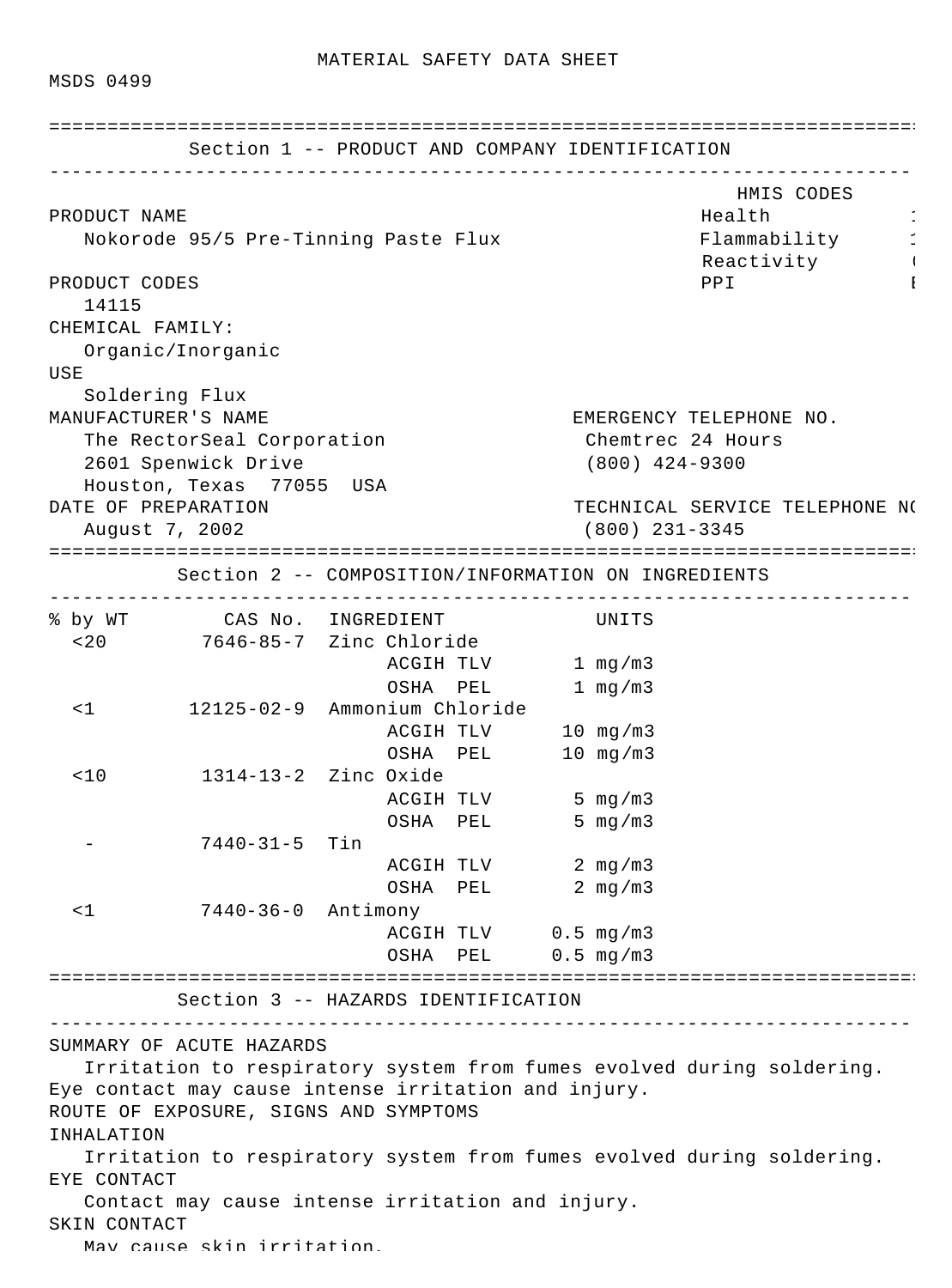May cause skin irritation. INGESTION Nausea, vomiting, irritation to digestive system. SUMMARY OF CHRONIC HAZARDS Short term effects to liver and kidneys can occur. Chemical irritation from continued skin contact can occur. Continuous industrial use in small unventilated areas may result in sufficient inhalation of solder and flux fumes to cause lung damage and irritation of respiratory tract. MEDICAL CONDITIONS AGGRAVATED BY EXPOSURE Individuals with pre-existing or chronic diseases of the eyes, skin, respiratory system, cardiovascular system, gastrointestinal system, liver or kidneys may have increased susceptibility to excessive exposure. ============================================================================= Section 4 -- FIRST AID MEASURES ----------------------------------------------------------------------------- If INHALED: If overcome by exposure, remove victim to fresh air immediately. Give oxygen or artificial respiration as needed. Obtain emergency medical attention. Prompt action is essential. If on SKIN: Immediately wash with soap and water. Remove and wash any contaminated clothing. If in EYES: Flush eyes with large amounts of water for 15 minutes. Get medical attention if irritation persists. If SWALLOWED: If swallowed, call a physician immediately. Only induce vomiting at the instruction of a physician. Never give anything by mouth to an unconscious person. ============================================================================= Section 5 -- FIRE FIGHTING MEASURES ----------------------------------------------------------------------------- FLASH POINT LEL UEL >230 F (110 C) SETA CC N/D N/D EXTINGUSING MEDIA Foam, dry chemical, carbon dioxide or water fog. SPECIAL FIRE FIGHTING PROCEDURES: Wear self-contained full face piece breathing apparatus and other protective clothing. Hazardous decomposition products possible (see Section 10). May release ZnO and HCl fumes. UNUSUAL FIRE AND EXPLOSION HAZARDS: Heat may build up pressure and rupture closed containers. ============================================================================= Section 6 -- ACCIDENTAL RELEASE MEASURES ----------------------------------------------------------------------------- STEPS TO BE TAKEN IN CASE MATERIAL IS RELEASED OR SPILLED: Wipe up spills prevent footing hazard. Avoid flushing into sewers, drains, waterways and soil. Wear protective clothing during clean up. ============================================================================= Section 7 -- HANDLING AND STORAGE ----------------------------------------------------------------------------- PRECAUTIONS TO BE TAKEN IN HANDLING AND STORING: Keep container closed and upright when not in use. Store flux at ambient conditions. Wash thorough after handling to remove all residue. OTHER PRECAUTIONS: Avoid prolonged or repeated contact with skin or cloth: Empty containers may contain residues; treat as if full and observe all products precautions. Do not reuse empty containers. =============================================================================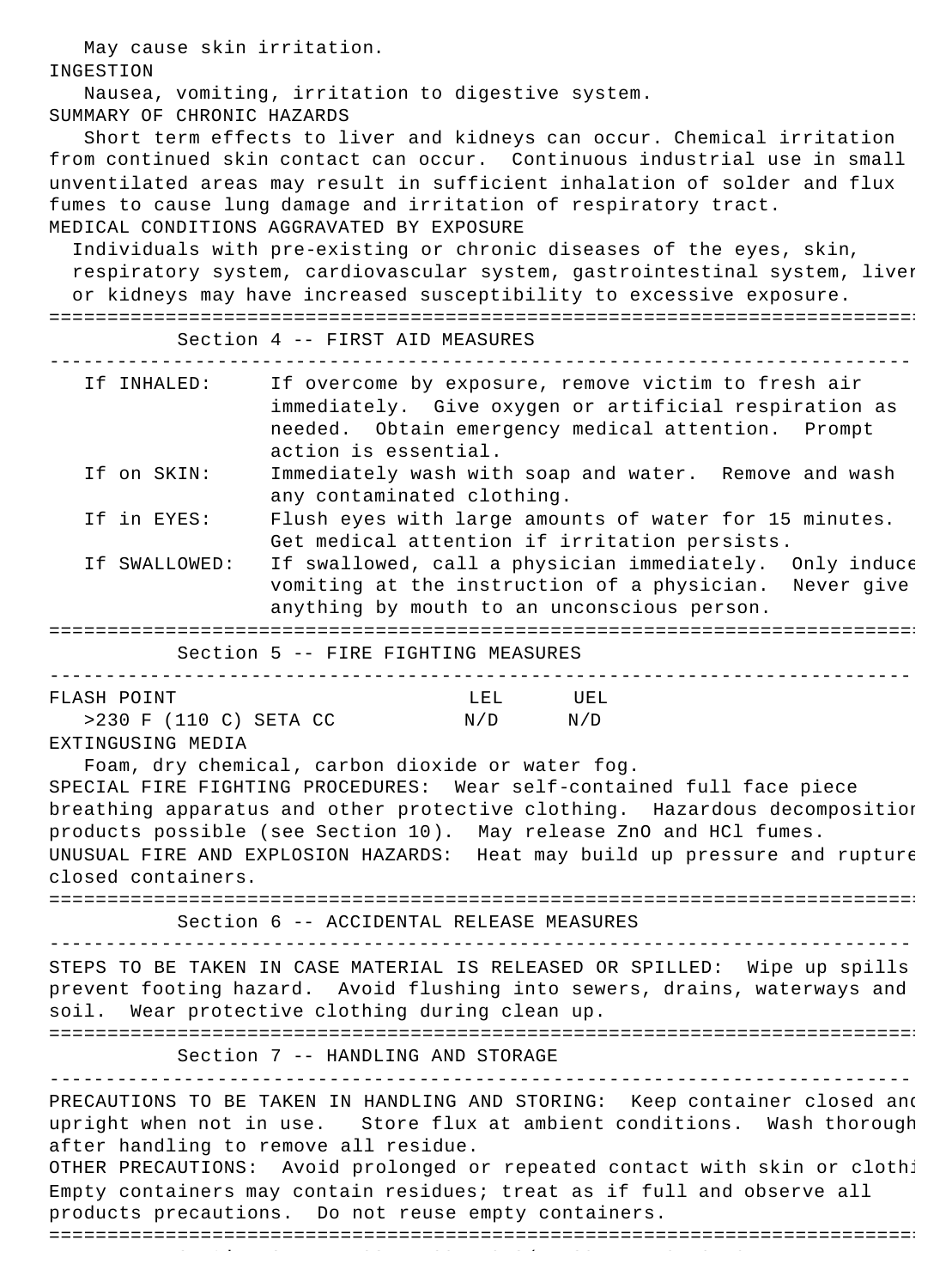|                   |                                         | ------------ <del>Section</del> -8----EXPOSURE-CONTROLS/ <del>PER</del> SONAL-PROTECTION------------                                               |
|-------------------|-----------------------------------------|----------------------------------------------------------------------------------------------------------------------------------------------------|
|                   |                                         |                                                                                                                                                    |
|                   | RESPIRATORY PROTES ERAN31SPECIFY TYPE&S |                                                                                                                                                    |
|                   | TSCA Inventory Yes                      |                                                                                                                                                    |
|                   | CERCLA RQ 1000 lbs.                     |                                                                                                                                                    |
|                   | RCRA Code N/A                           |                                                                                                                                                    |
| Ammonium Chloride |                                         |                                                                                                                                                    |
|                   | SARA 313 No                             |                                                                                                                                                    |
|                   | TSCA Inventory Yes                      |                                                                                                                                                    |
|                   | CERCLA $RQ$ $N/A$                       |                                                                                                                                                    |
|                   | RCRA Code N/A                           |                                                                                                                                                    |
| Zinc Oxide        |                                         |                                                                                                                                                    |
|                   | SARA 313 Yes                            |                                                                                                                                                    |
|                   | TSCA Inventory Yes                      |                                                                                                                                                    |
|                   | CERCLA RO $N/A$                         |                                                                                                                                                    |
|                   | RCRA Code                               | N/A                                                                                                                                                |
| Tin               |                                         |                                                                                                                                                    |
|                   | SARA 313                                | Νo                                                                                                                                                 |
|                   | TSCA Inventory Yes                      |                                                                                                                                                    |
|                   | CERCLA $RQ$ $N/A$                       |                                                                                                                                                    |
|                   | RCRA Code                               | $\mathrm{N}/\mathrm{A}$                                                                                                                            |
| Antimony          |                                         |                                                                                                                                                    |
|                   | SARA 313 Yes                            |                                                                                                                                                    |
|                   | TSCA Inventory Yes                      |                                                                                                                                                    |
|                   | CERCLA RQ 5000 lbs.                     |                                                                                                                                                    |
|                   | RCRA Code N/A                           |                                                                                                                                                    |
|                   |                                         |                                                                                                                                                    |
|                   | Section 16 -- OTHER INFORMATION         |                                                                                                                                                    |
|                   |                                         | This document is prepared pursuant to the OSHA Hazard Communication<br>Standard (29 CFR 1910.1200). The information herein is given in good faith, |

but no warranty, expressed or implied is made. Consult RectorSeal for furth information: (713) 263-8001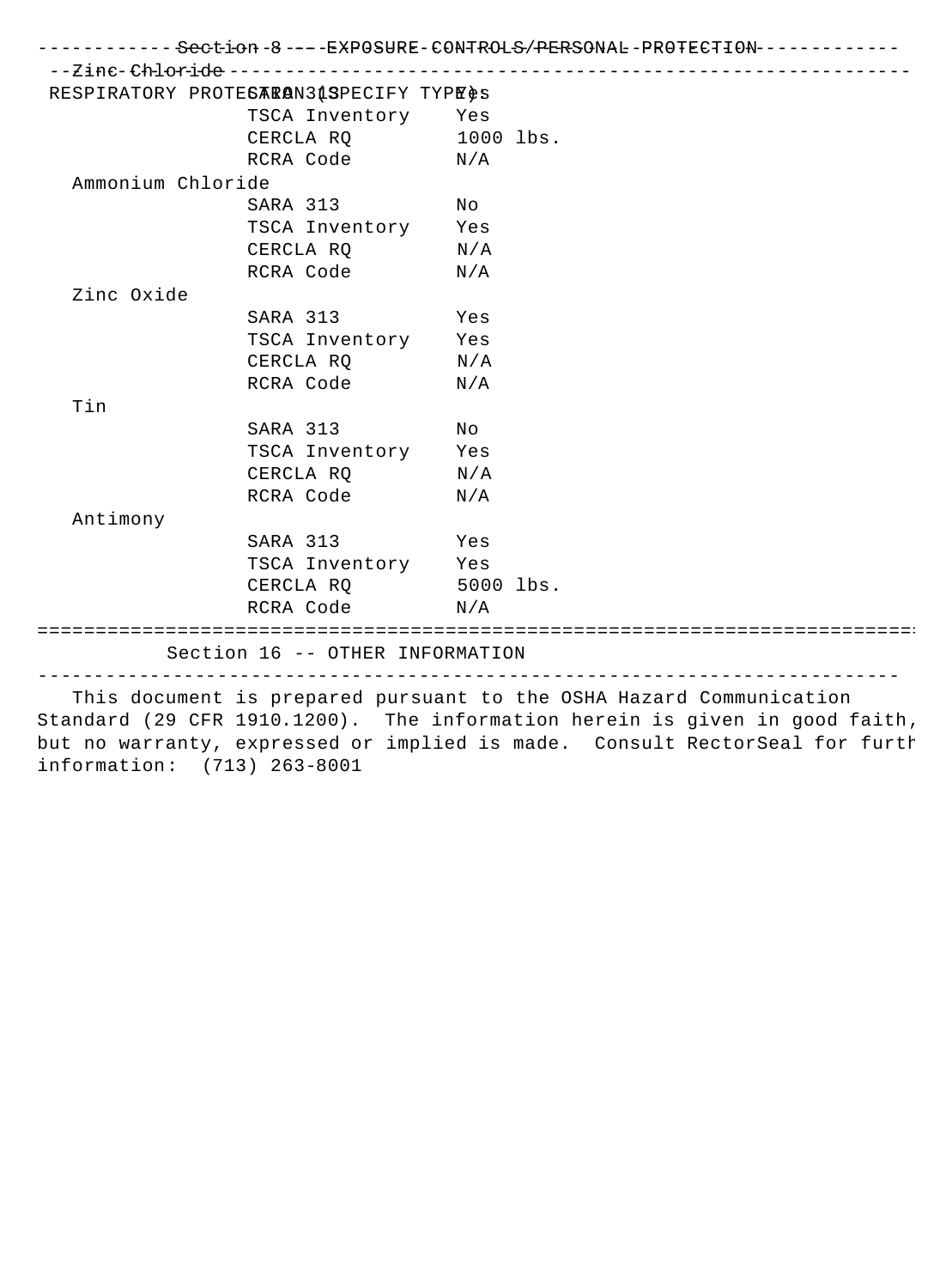|                               | MAIDINE OND I LONECITI                                                      | 14/12 |
|-------------------------------|-----------------------------------------------------------------------------|-------|
|                               | <b>BOD</b><br>AQUATIC TOXICITY: 6 ppm/96 hr/sunfish TLm                     | N/A   |
| Zinc Oxide                    |                                                                             |       |
|                               | Food Chain Concentration Potential                                          | N/D   |
|                               | WATERFOWL TOXICITY                                                          | N/D   |
|                               | <b>BOD</b>                                                                  | N/D   |
|                               | AQUATIC TOXICITY:                                                           | N/D   |
| Tin                           |                                                                             |       |
|                               | Food Chain Concentration Potential                                          | N/D   |
|                               | WATERFOWL TOXICITY                                                          | N/D   |
|                               | <b>BOD</b>                                                                  | N/D   |
|                               | AQUATIC TOXICITY:                                                           | N/D   |
| Antimony                      |                                                                             |       |
|                               | Food Chain Concentration Potential                                          | N/D   |
|                               | WATERFOWL TOXICITY                                                          | N/D   |
|                               | <b>BOD</b>                                                                  | N/D   |
|                               | AQUAIC TOXICITY:                                                            | N/D   |
|                               |                                                                             |       |
|                               | Section 13 -- DISPOSAL CONSIDERATIONS<br>. ________________________________ |       |
|                               | Waste Classification: Non-regulated solid waste                             |       |
|                               | Disposal Method: Approved landfill                                          |       |
|                               | Waste from this product is not considered hazardous as defined under the    |       |
|                               | Resource Conservation and Recovery Act (RCRA) 40 CFR 261. Dispose of in     |       |
|                               | accordance with Federal, State, and Local regulation regarding pollution.   |       |
|                               |                                                                             |       |
|                               | Section 14 -- TRANSPORTATION INFORMATION                                    |       |
| DOT:                          | Non-Regulated                                                               |       |
| OCEAN (IMDG): Non-Regulated   |                                                                             |       |
| AIR (IATA): Non-Regulated     |                                                                             |       |
| WHMIS (CANADA): Non-Regulated |                                                                             |       |
|                               |                                                                             |       |
|                               | Section 15 -- REGULATORY INFORMATION                                        |       |
|                               |                                                                             |       |